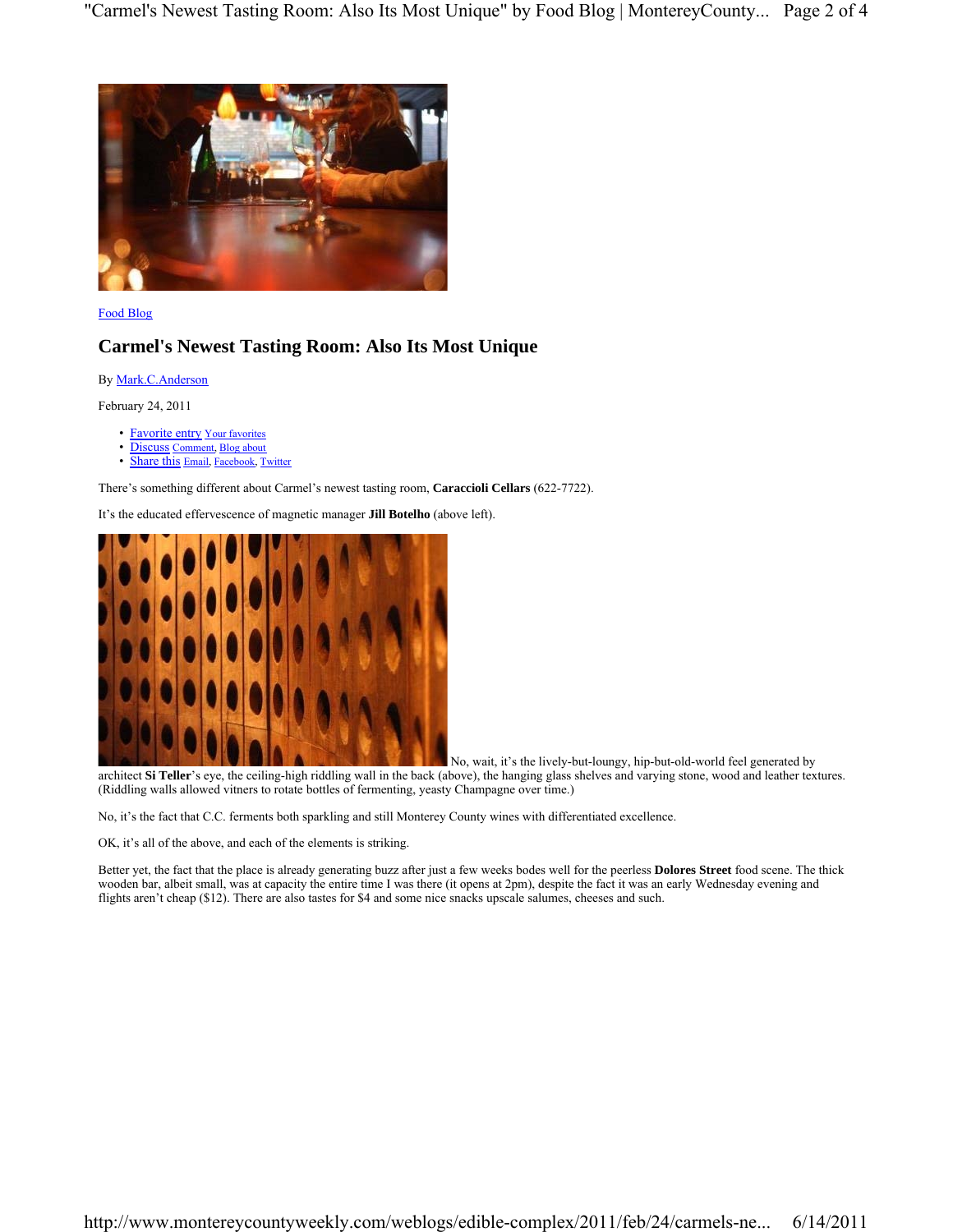

Sparkling winemaker **Michele Salgues** pioneered **Anderson Valley** for top

bubbly makers **Roderer Estate** before he came to Santa Lucia Highlands, where C.C. grows its own grapes on the **Escarole Vineyard** but currently contracts with neighboring **Talbott** for some of its best fruit.



His 2006 Brut Cuvee Champagne (\$53) rode the tiniest bubbles to a walk-on-

air crispness that was chased by a long, soft finish provided by the 40 percent Pinot; his Brut Cuvee Rosé (\$57), meanwhile, enjoyed the palest pink tint and a richness you don't get with bubbles too often.



I took home a bottle of still winemaker Joe Rawritzer's lively, light and

mineraly 2007 Chardonnay (\$29) over his acidic-but-still-full-bodied '08 (also \$29).